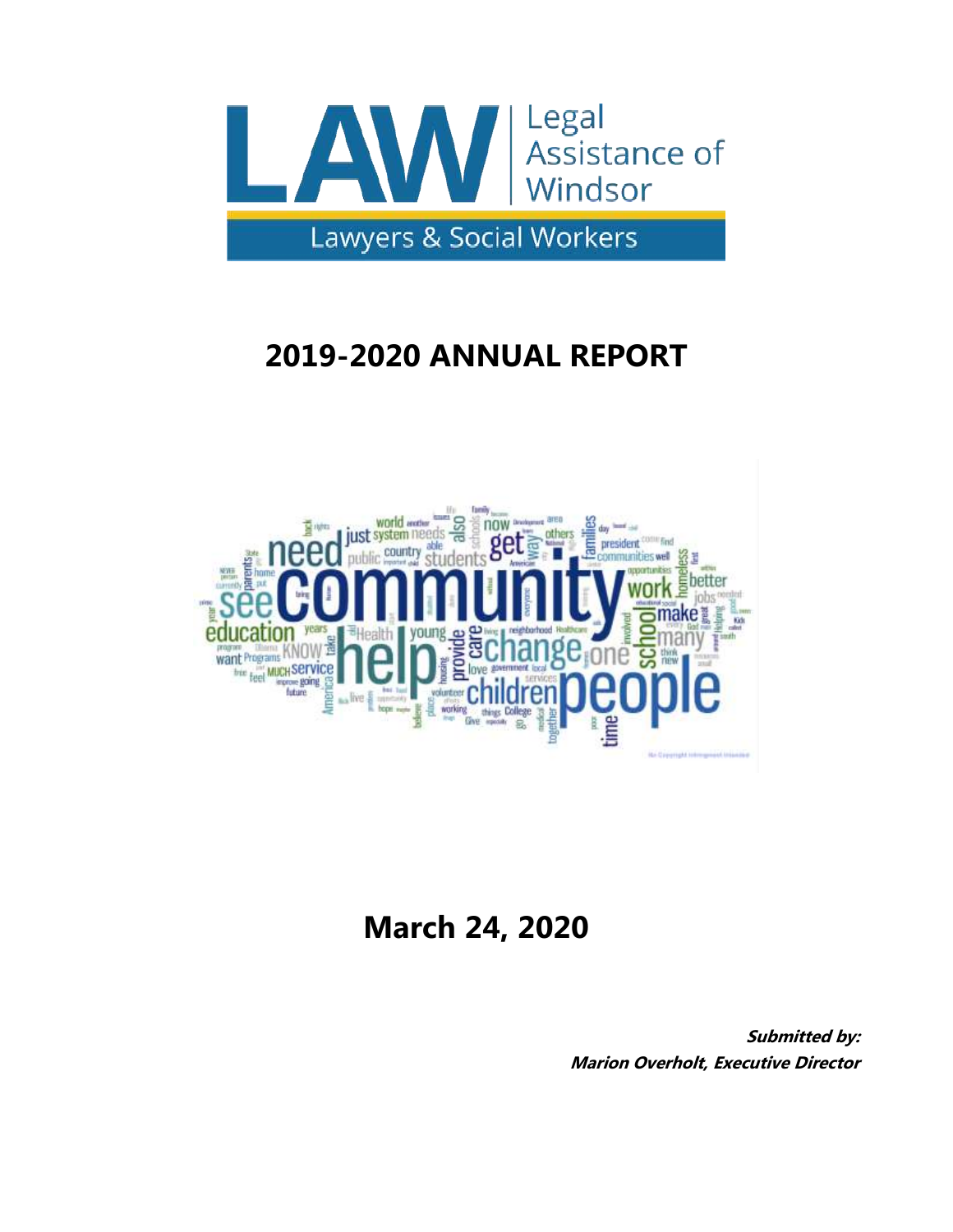## **Marion Overholt Executive Director**



2019 was a challenging year for LAW. We experienced funding uncertainty and reductions throughout the year. It is a relief to say we survived the turmoil and kept our eye steadily focused on our services to clients. Our

Staff and Board did a tremendous job of digging deep and working hard for our clients and community. When legal aid cuts were pending we received a tremendous outpouring of support and encouragement from our community partners and client base.

The clinic system as a whole under the leadership of the ACLCO successfully lobbied the provincial government to avoid further cuts to the system. We don't know what provisions of the pending Legal Aid Act reforms will be enacted, but I am confident as a system, we will demonstrate the same tenacity and commitment to advancing the rights of our clients.

As I write this report I am pleased to note our Indigenous Justice Program has now been granted permanent funding from Legal Aid Ontario and our Anti-Human Trafficking Project will now receive annualized funding. The upcoming year will be an opportunity to take stock and plan our future once we have stabilized again post COVID-19.

In 2019, our I Decide project was wound up when Stephanie Dickson moved to private practice. Claire Gatto decided to pursue further academic study and Lisa Bezaire sought permanent employment within our community.

We were able to expand our Anti-Human Trafficking staff and welcomed Yannin Ramirez and Kelly Stack to our staff. Robyn Hodge returned to staff from her maternity leave.

Adam Wydrzynski will be retiring from the Board of Directors. Dave Palin has resigned his position as Treasurer. We appreciate their exceptional service and dedication to the work of LAW and wish them all the best. Adam has served on the Board for 6 years and has been a tremendous support and advocate for our program.

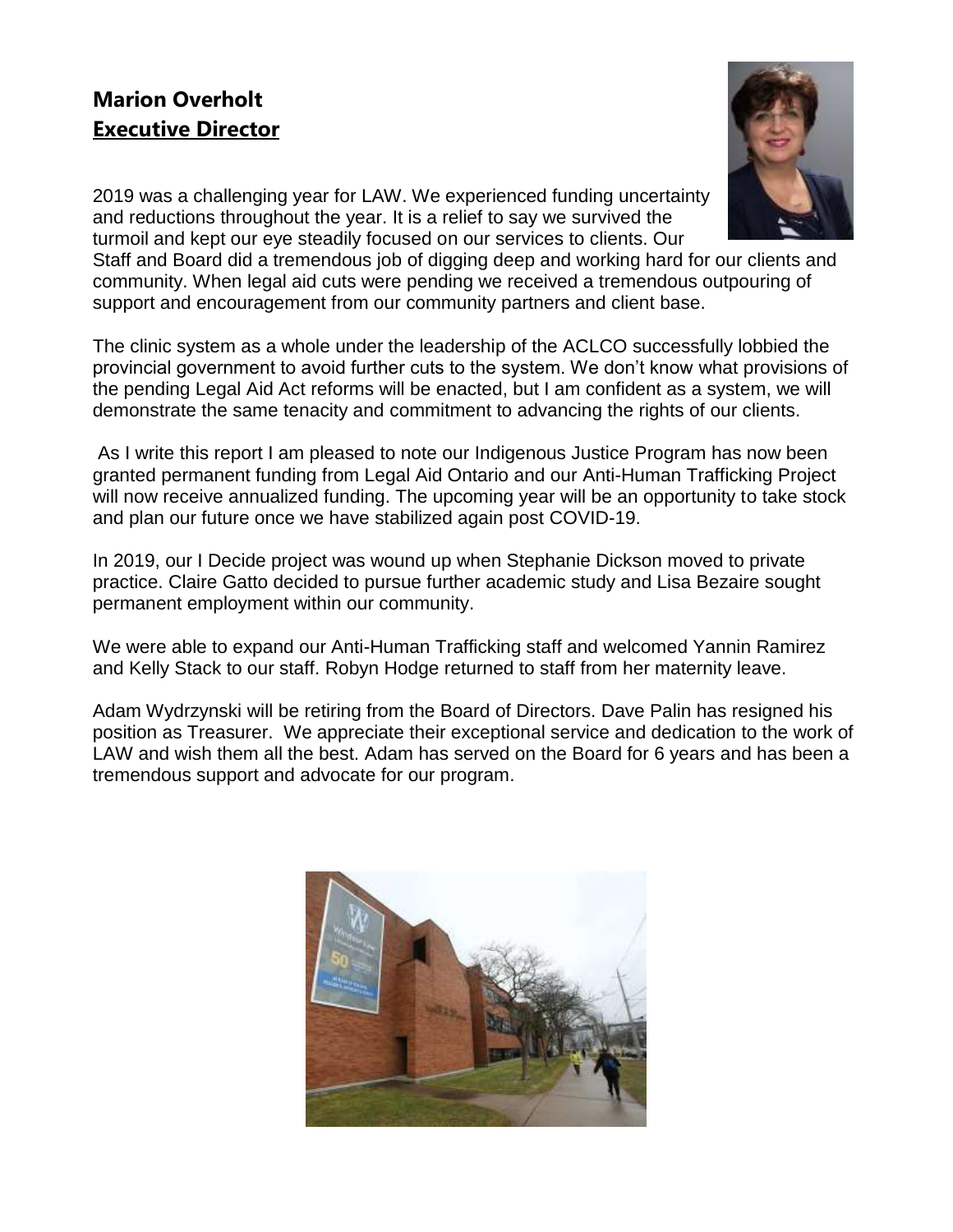We had full enrollment of full time and part time law students for both academic terms. Our MSW student program remains an attractive placement for the social work students.

Marion is continuing her second term of service on the Advisory Board to the Legal Aid Ontario Board of Directors. We remain active in the 672 Committee and the Human Services Justice Coordinating Committee. We have made significant progress in developing a working relationship with the Southwest Detention centre and we have been working with them to coordinate services for justice clients.

## **Lawyers Feed the Hungry**

LAW continues to serve meals at the Downtown Mission two to three times each term.



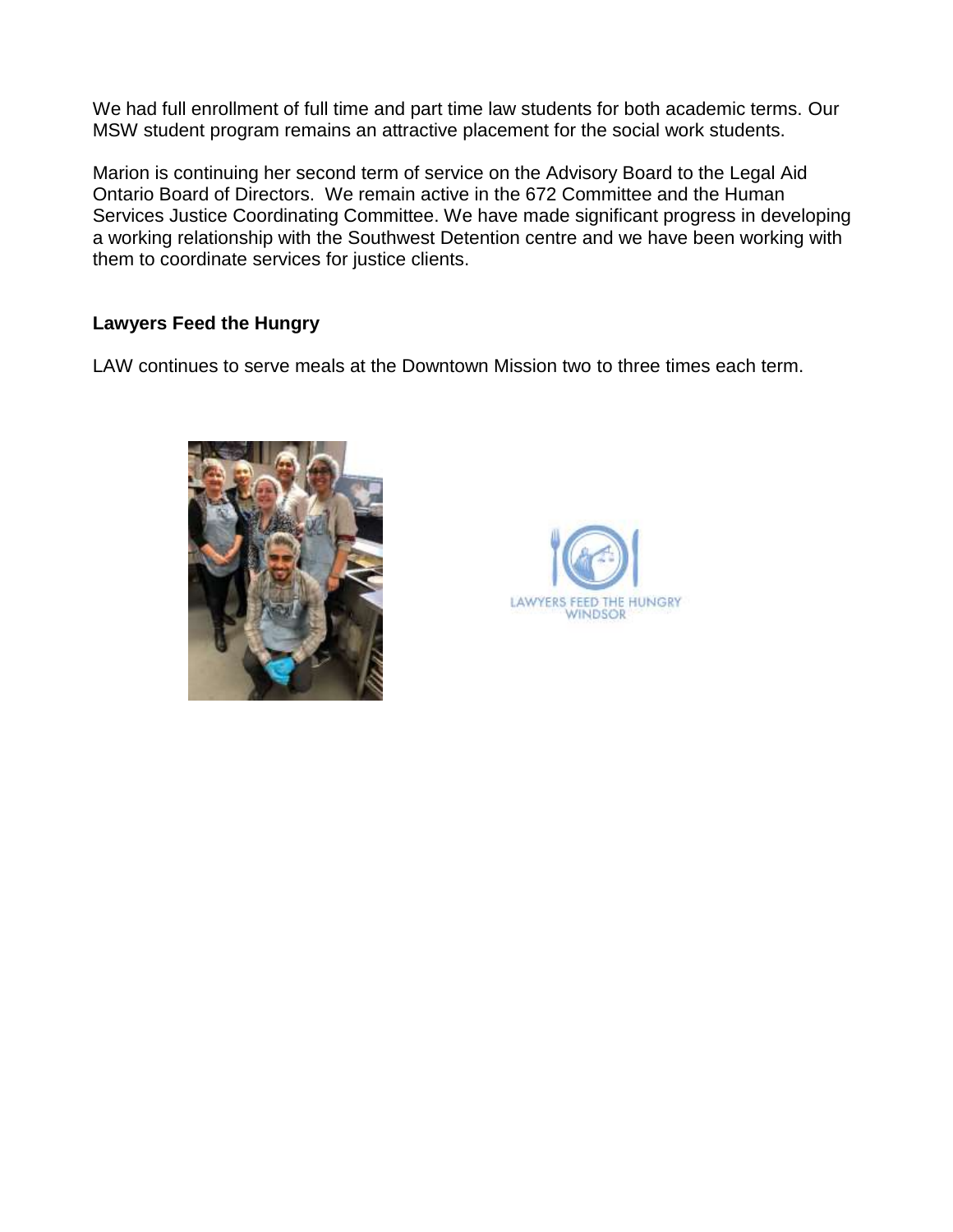## **2019-2020**

#### LAW STAFF

- Executive Director **Marion Overholt** Marion Overholt Co-ordinator of Social Work Programs Shelley Gilbert Staff Lawyer **Gramma** Dennie Staff Lawyer **Anna Colombo** Anna Colombo Staff Lawyer **Laura Stairs Laura Stairs** Staff Social Worker **Jennifer Cline** Human Trafficking Project Co-ordinator Robyn Hodge Youth In Transition Worker **Gillian Golden** Indigenous Justice Co-ordinator Sharon George Service Co-ordinator **Laura Pratt** Intake worker **Sarah Whalen (mat. Leave)** Sarah Whalen (mat. Leave) Support Staff Kelly Demers Articling Student **Bianca Foradori** 
	-

#### LAW BOARD

President Hugo Vega Treasurer **Dave Palin** 

Vice President **Dean Chris Watters** Secretary Marion Overholt (Ex officio)

#### LAW DIRECTORS

Marion Fantetti **Adrian Guta** Michelle Pilutti Naomi Williams Adam Wydrzynski

Rielly McLaren **Hughie Carpenter** 

#### Ex officio:

Johanna Dennie, Staff Lawyer Jillian Rogin, Academic Clinic Professor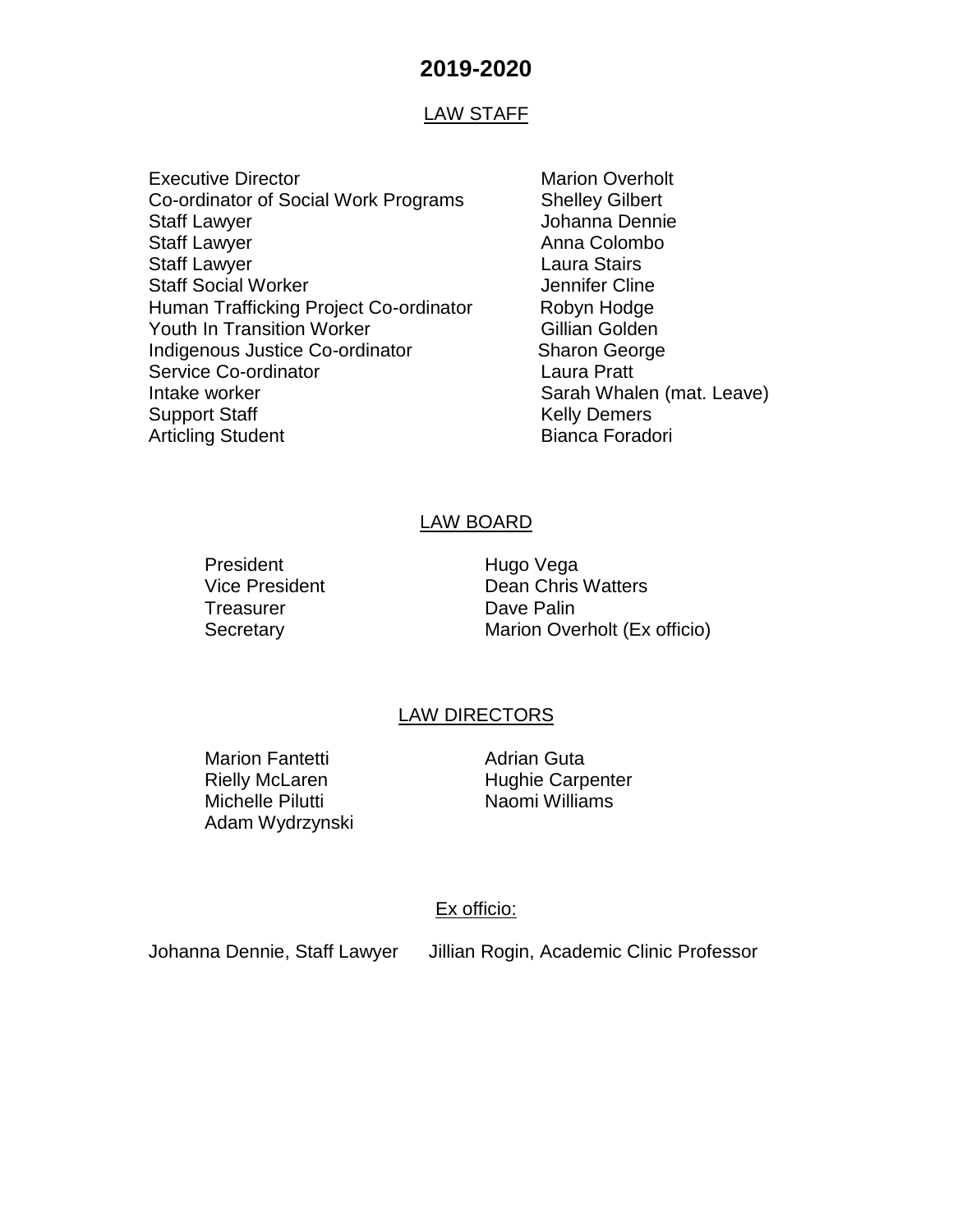## **Shelley Gilbert Coordinator of Social Work Services**



My primary responsibilities include providing support and

supervision to the Social Work staff, Child and Youth Worker, Housing Worker, Outreach Worker and students at Legal Assistance of Windsor. I also provide advocacy and counselling to individuals experiencing trauma and written psychosocial assessments for Criminal Injuries Compensation proceedings as well as for immigration applications for temporary resident permits, Humanitarian & Compassionate ground applications and refugee claims for LAW clients and in partnership with the private bar.

## **Migrant Workers and Partnerships**

Our partnership with the United Farm and Commercial Workers Union (UFCW) has expanded to include provision of health and safety information by the UFCW, screening of situations of exploitation and referrals to legal resources by LAW as well as joint support and applications for Open Work Permits for Vulnerable Workers.

Outreach to domestically and internationally trafficked people and groups at risk of exploitation such as migrant workers, refugee claimants and undocumented people is currently conducted by Kelly Stack, hired in November 2019, through funding allocated by MCSS for LAW's anti-human trafficking project WEFIGHT.

As a result of having a dedicated staff in the County, we are able to assist extremely vulnerable individuals to access legal and social services, regulate their immigration status as well as provide necessary work place and immigration education to an increased number of people in the community.

We are currently supporting approximately 27 individuals who have experienced labour trafficking and are living in the Leamington area and another 20 individuals who have experienced fraud, extortion or violence in their country of origin.

In February 2020, in consultation with the FCJ Refugee Centre and The Centre to End Human Trafficking, we hosted focus groups with approximately 40 migrant workers regarding human trafficking, their knowledge of the issue and resources as well as needs.

## **Canadian Council for Refugees (CCR)**

I continue as co-chair of the CCR's Anti-Human Trafficking Committee comprised of service providers from across the country. The committee has created resources for lawyers and service providers regarding human trafficking, conducted "Legal Case Hacks" in Vancouver and Toronto and hosted and presented issues and best practices at CCR consultations in Vancouver and Ottawa.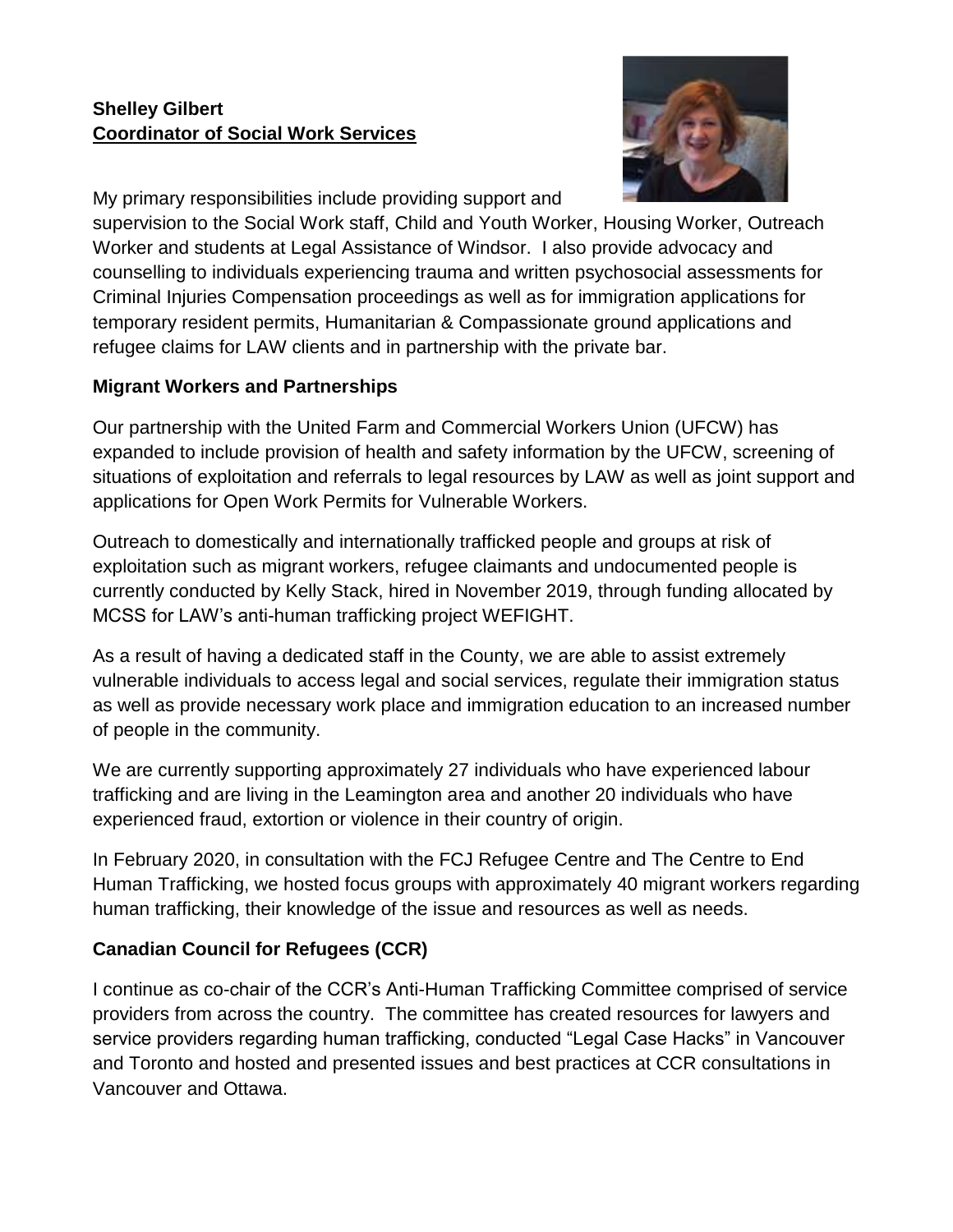In February 2020, LAW co-hosted a Southwest Ontario Regional Anti-Human Trafficking meeting of the CCR. Approximately 25 service providers from southwest Ontario met to discuss trends in our communities and discuss best practices and collaborations. This was followed by a full day conference addressing international human trafficking co-hosted by LAW and the FCJ Refugee Centre. Approximately 80 participants representing various sectors heard from speakers addressing the needs of internationally trafficked people.

We will be putting forward a systemic advocacy strategy with 5 specific calls to action and begin working with community partners across the country to develop specific tools and operationalize these actions including a pathway of permanent protection for trafficked people.

## **Housing**

A lack of affordable housing and resulting homelessness contributes to an increase in addiction and mental health needs. We continue to be part of the City of Windsor's Bynames List Committee and "Situation Table." The purpose of these tables is to bring together various sectors meant to address the specific needs of the most vulnerable homeless individuals and families in our community and ensure the necessary services are provided in the most expedient manner.

Legal Assistance of Windsor continues to provide rent supplements to trafficked or high risk individuals through the WEFIGHT initiative. We currently have 17 trafficked people living in safe, affordable housing with a rent supplement.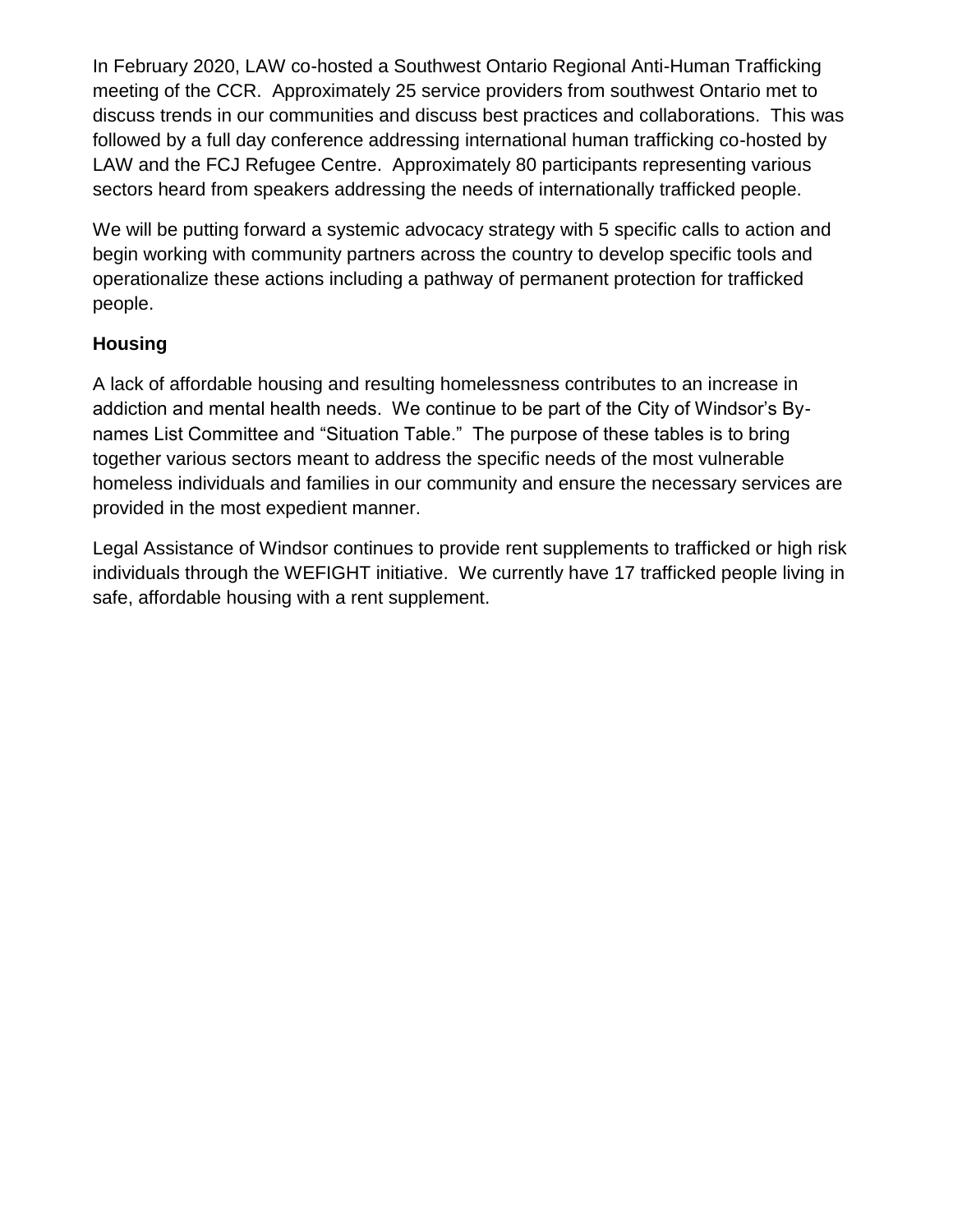## **Robyn Hodge, MSW, RSW Anti-Human Trafficking Project Coordinator**

Legal Assistance of Windsor has been the lead organization of WEFiGHT since 2002. WEFiGHT provides direct services to internationally and domestically trafficked men, women and children experiencing forced labour, sex trafficking and those trafficked through forced marriage. Direct service



provision includes crisis intervention and counselling, assistance with law enforcement and the criminal court process, advocating for basic entitlements such as Ontario Works, ODSP, housing, education/training and representation/support in obtaining Temporary Resident Permits and/or other pathways to permanent residence.

WEFiGHT continues to focus on developing relationships and protocols with agencies in the Windsor and Essex Community. Currently there are over 25 partner agencies that sit on the WEFiGHT steering committee which meets monthly. The focus of this steering committee is to identify new trends, discuss challenges, and enhance support services for survivors of human trafficking in our community. With 4 total staff in the WEFiGHT program we have approximately 125 active clients who are receiving direct support.

Outreach and Education has been an ongoing focus throughout the year, as we strive to build the capacity of our service partners and the wider community to help identify and support those at risk of human trafficking. Monthly 'in services' are held at House of Sophrosyne, Withdrawal Management, and the South West Detention Centre.

## **Essential Partnerships**

We want to acknowledge the essential partnership with Victim Services of Windsor and Essex Country. The WVAP program has provided instrumental supports to survivors of human trafficking. Some of the supports include funds for basic needs, cell phones, residential treatment and funds for private counselling.

## **Funding Updates**

The Ministry of Community and Social Services Anti-Human Trafficking Provincial Office provided funding for the past 3 years (2017-2020). We are hopeful to have MCSS continue funding for the WEFiGHT program as of April 1, 2020.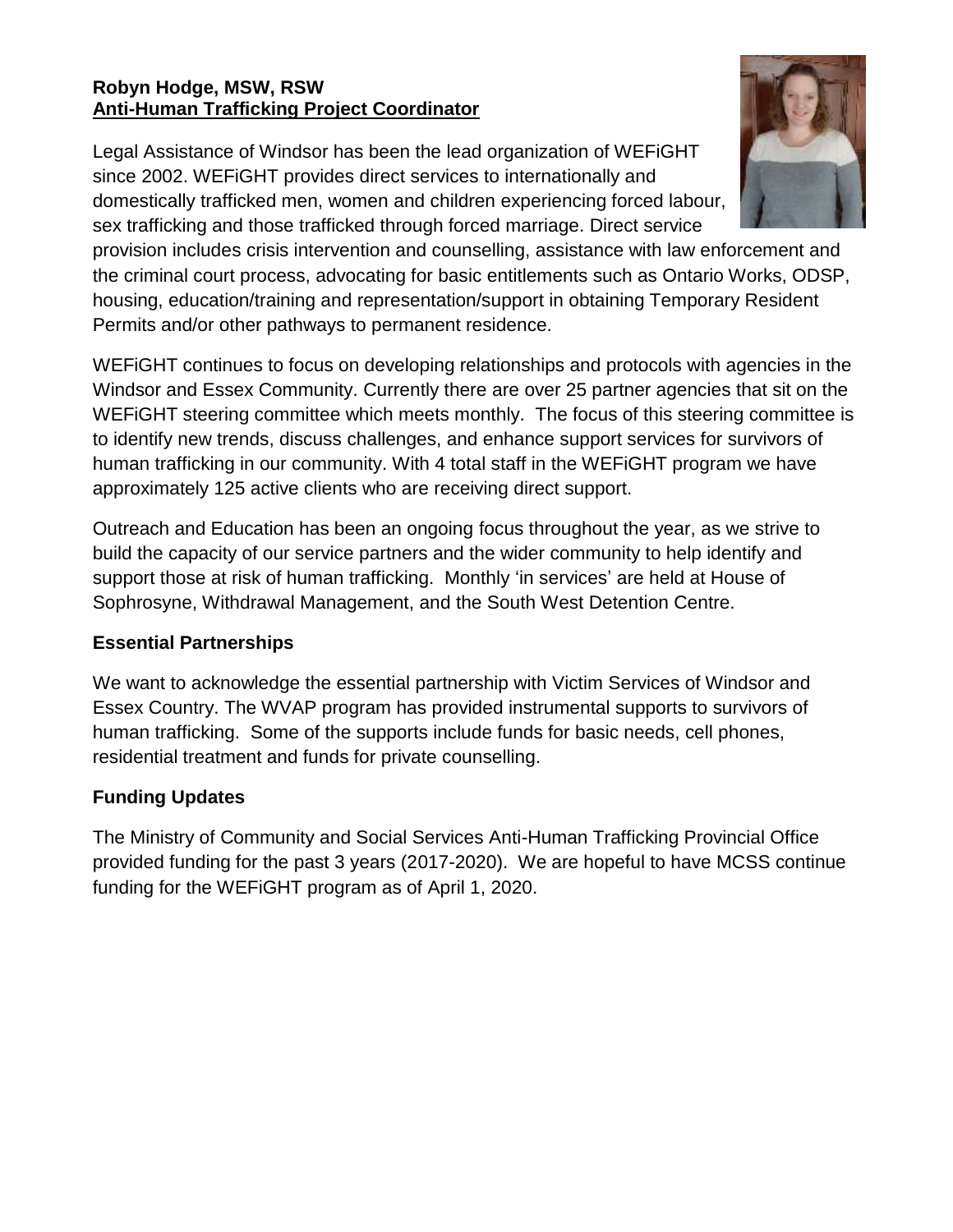#### **Gillian Golden Youth In Transition Worker**

## **Summary**

The Youth in Transition Worker – Anti-Human Trafficking position was created in May 2017. My work is committed to providing direct service to survivors of human trafficking youth aged 13-24 years old, within

Windsor and Essex County, focusing on the unique needs of each client. Emphasis is placed on identifying risk factors, building community supports, assessing safety concerns and advocating on behalf of clients. I currently have more than 20 active clients who are receiving intensive case management supports. In just under three years I have provided direct service to more than 60 new clients of LAW/WEFiGHT.

I create an individualized service plan focused on the circumstances of each client – providing direct interventions combined with system navigation to link young people with longer term formal and informal supports targeted to reduce their risk for involvement in Human Trafficking activities.

## **Direct Service**

Direct service for clients includes discussing safety concerns, creating and implementing a safety plan, finding emergency shelter or safe and affordable long-term housing as well as other basic and immediate needs. A large component of direct service is also connecting and advocating for youth with community agencies and resources based on the client need. Once a client finds stability, the main focus shifts to goals, including education and training. I have been able to assist clients to return to high school or a similar educational program. I have also assisted in relocating clients for safety concerns and assisting clients who wish to access treatment facilities to overcome addictions. My work also includes supporting clients in various court and police processes.

## **Outreach/Public Education**

This past year I have conducted extensive outreach in the Windsor-Essex community. In just under three years, I have been able to provide outreach and education to over 400 youth in the Windsor-Essex Community. This includes the various group homes, treatment facilities, youth homeless shelters and drop-in centres. During this outreach youth are educated on signs of human trafficking, staying safe and where to go when they need help. Through these events youth leaders become our ambassadors and can then refer and assist other youth to access assistance should they require.

Throughout 2019, I have done a number of training, educational and awareness presentations for local service providers. These presentations provide an understanding of what human trafficking is, what it looks like in our community and how service providers can assist.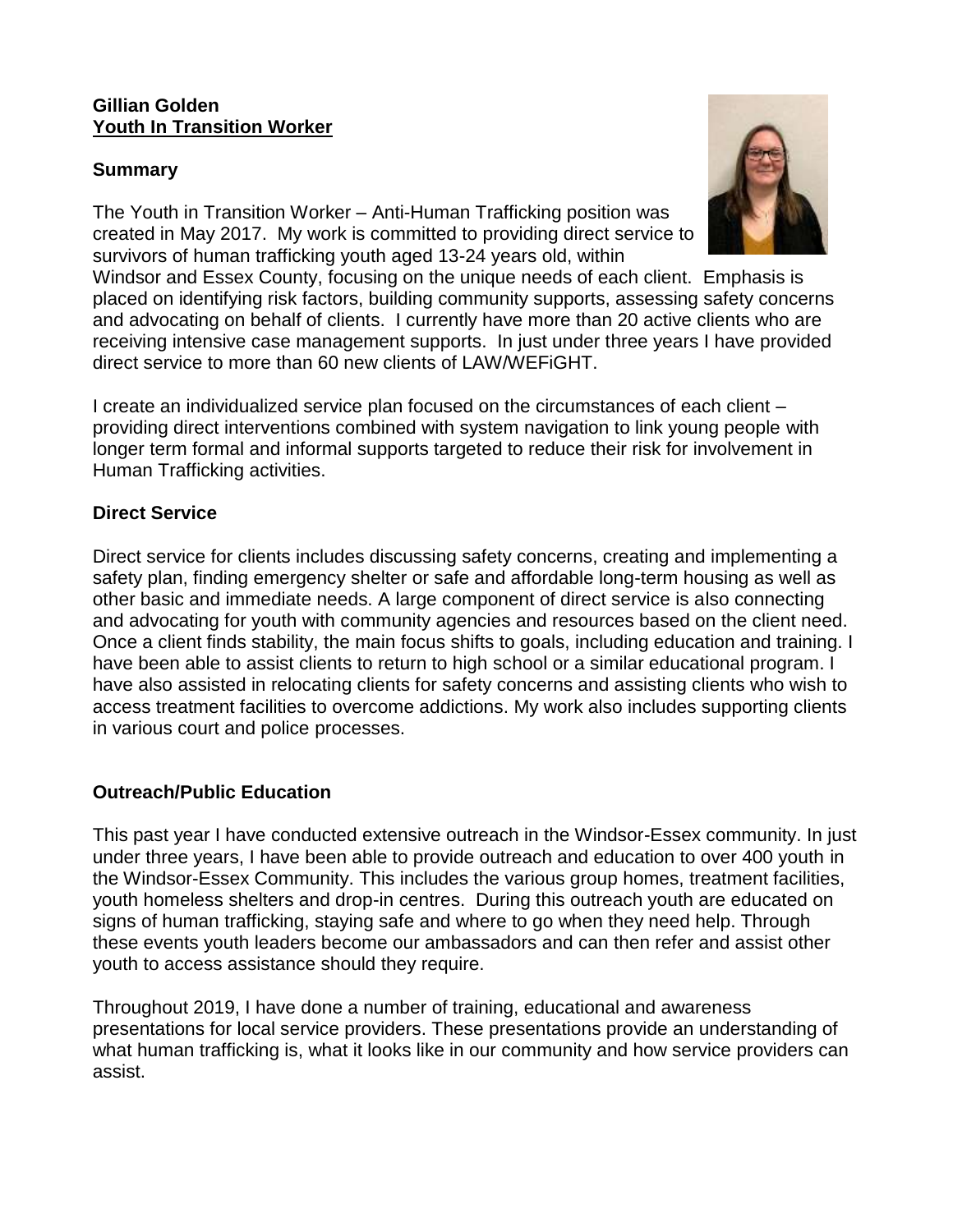## **Yannin Ramirez Housing Support Worker**

The Housing Support Worker position was created in late 2019 through funding from the Provincial Anti-Trafficking Coordination Office (PATCO).

As the Housing Support Worker, my main role is obtaining and maintaining housing for trafficked people. This entails providing housing support based on the needs of victims and survivors and assessing clients' strengths/needs in order to advocate for adequate and affordable housing.

Obtaining and maintaining housing can be extremely difficult for some of our survivors after experiencing severe trauma. As their housing advocate, I ensure they are aware of their housing rights, negotiate tenancy of units and provide life skill training for clients so they are able to successfully maintain their housing and regain their independence.

I currently have 20 active clients, 15 housed, and 5 who are currently experiencing homelessness as we explore housing options. LAW's WEFiGHT program currently has 17 clients housed via a rent supplement and more than 25 clients in RGI and private market housing.

## **Direct Service**

In my role, it is crucial to build connections with landlords and stay connected with clients to ensure a good relationship between both parties is established and maintained. To do this, I make it a point to have more frequent visits with those clients who may need more support and help with navigating their new role as tenants. It is crucial to work collaboratively with other staff in the development and implementation of appropriate support plans for clients to help them define their goals and develop personal plans towards those goals. It is important to encourage the development of life skills for independent living and to access resources needed to increase their quality of life. By offering housing support on an ongoing basis, we can assist our clients in being successful within their tenancy.

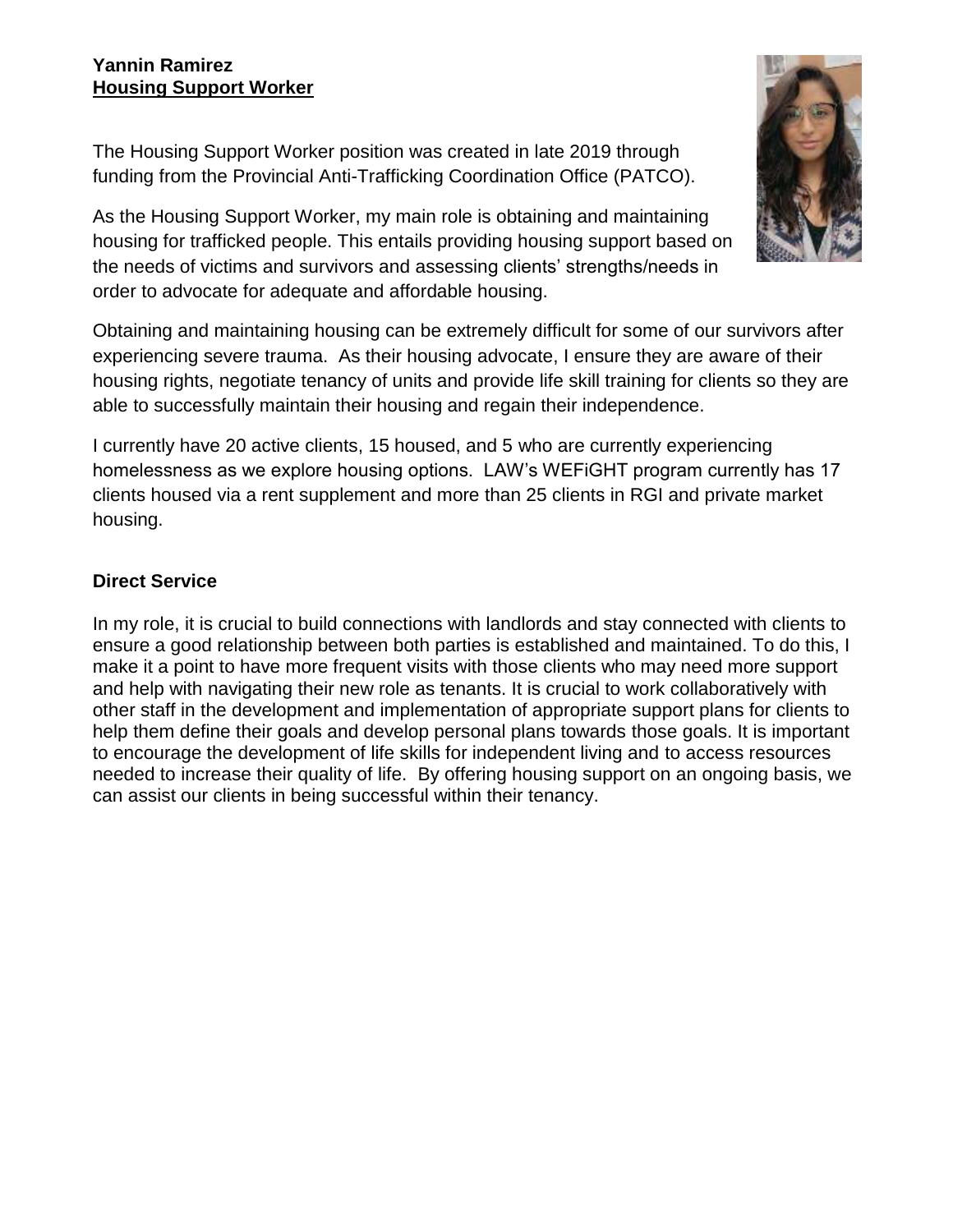## **Jennifer Cline Staff Social Worker**

I recently started my role at LAW in January 2020. I have worked in various Social Work roles in our community including Child Protection, Addictions, Mental Health, Youth Justice and Homelessness. I come to LAW excited to hold the role as Staff Worker and advocate for our clients.



Since being in my role, I have gotten to see the significant need for our services in various avenues within our community. My caseload is very diverse with needs including, homelessness, mental health, addiction, medical advocacy, income advocacy and immigration to name a few. I have also noticed there is a large number of older adults (over 65) who are accessing services.

I have been busy connecting with community partners including the Geriatric Mental Health team, Street Health, House of Sophrosyne, Windsor Addiction Assessment and Referral to look at providing a more streamlined referral for our clients or a warm hand off. I look forward to being able to connect with other community service providers and working closely with them to meet the needs of our clients.

In addition to my role as staff Social Worker, I also oversee the Social Work placement students. This role includes providing daily supervision of their files and their own social work goals with respect to learning. I encourage the students to shadow our community partners and attend community meetings and committees to further enrich their knowledge and learning. I also provide consultation to the law students as needed regarding their files.

I will be completing the VI SPADAT training in March which will allow me to be part of the By-Names List Committee. I am part of the situation table which brings community agencies together to provide support to high risk/ needs clients. I also sit on the treatment and recovery working group which focuses on the addiction strategic plan for our community. I attended the African-Centered Community Research consultation which discussed the concerns African's are facing in the community and how we can work together to address them. There is a 5 year strategic plan being developed by the African Community of Windsor and I look forward to being able to work with the African community on future client collaboration.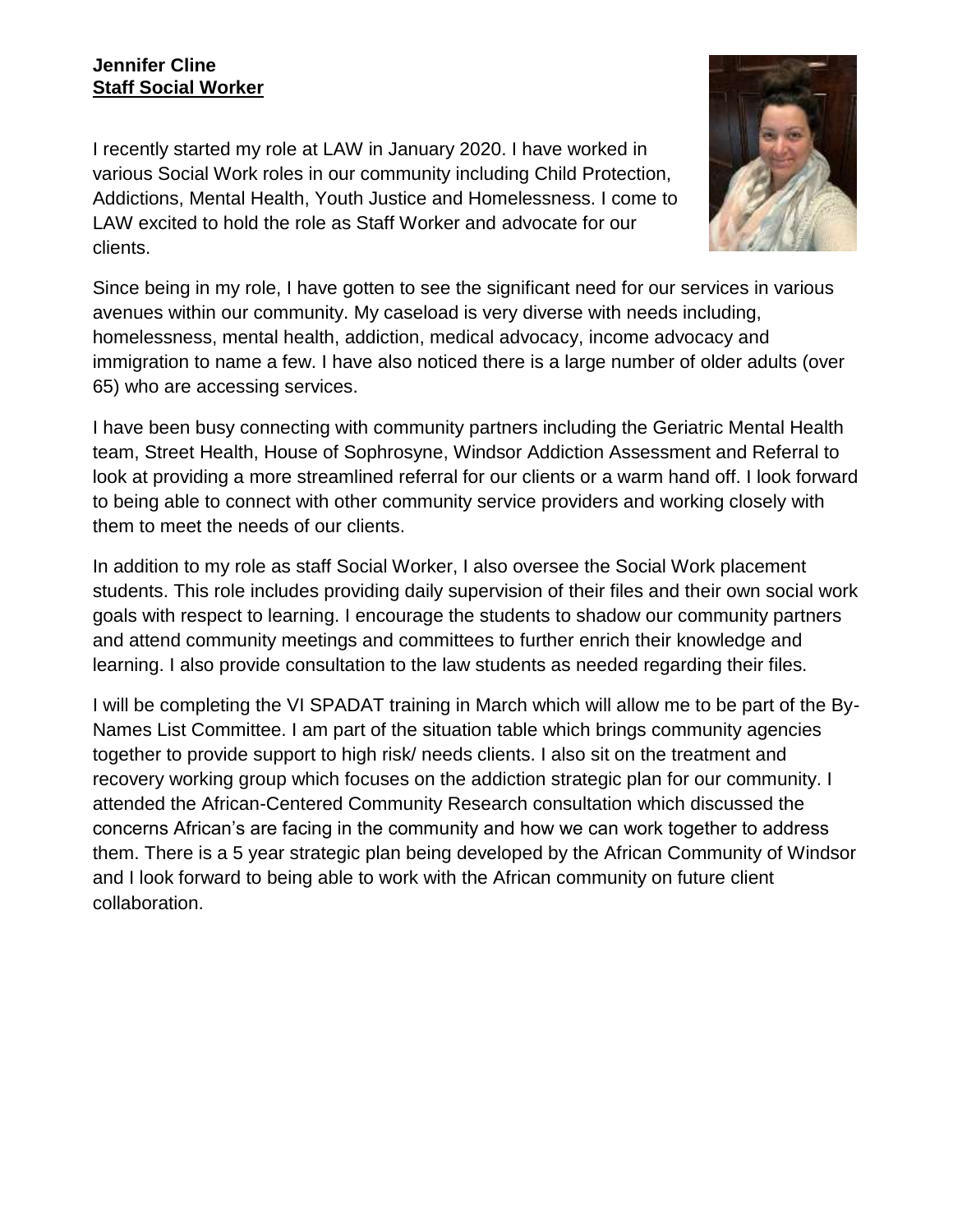## **Indigenous Justice Coordinator**

Throughout the year the Indigenous Justice Coordinator (IJC) has met with a number of clients in office and home visits on various issues such as: *Individuals seeking their Indigenous status, birth certificates, evictions, heath care, housing, Ontario Works, ODSP, etc.* As well I



have advocated for clients in Family Court, Criminal Court and at various Tribunals. Supporting clients includes providing transportation for some clients to court, heath care, housing, and mental health appointments.

The Indigenous Justice Coordinator continued identifying what community services in the Chatham-Kent community are utilized by the Indigenous population. Through connecting with agencies in Chatham-Kent, the IJC began working with the Ending Poverty initiative; attended meetings and joined the Listening Team sub-committee which is addressing the lack of housing.

The IJC provided assistance to a mom who was having issues with the school system. The issues were resolved by connecting her with the IFNM Counsellor and attending meetings to ensure the school continued doing their part by addressing the child's education needs.

The IJC continued connecting with a number of community agencies for referrals and informational meetings, including attending at the Southwest Detention Centre to provide information and assistance to Indigenous inmates. We acknowledge the enormous support to our Indigenous clients from the Southwest Ontario Aboriginal Health Access Centre (SOAHAC). We have met and exchanged information about our programs and referrals for clients for services. They have a Mental Health Counsellor who has been an excellent support to Indigenous clients seeking mental health services, assessments, alcohol and drug counselling and so much more. Another valuable partnership is with Can-Am Urban Native Homes for housing referrals specifically for Indigenous housing services.

The Coordinator organized community events; such as Indigenous People and CAS Workshop; an informational session on the 60's Scoop; and Sister's In Spirit Event on Murdered and Missing Indigenous Women and Girls. Some of these events involved planning committees with agency collaboration and bringing speakers from First Nations and other unban Indigenous communities. Each of these events were well attended and had enormous positive feedback.

A follow-up tele-conference was held with Mary Jamieson, about the Indigenous Justice Program Evaluation; she completed the written report for fiscal year end.

The IJC presented a number of presentations to classes at St. Clair College and other agencies and provided Indigenous Cultural Education to LAW and CLA students each term. I also attended various Training sessions throughout the year; and set-up display tables to share information about the program and agency.

We look forward to continued supports and collaboration with other agencies to provide resources for our Indigenous clients and communities for this next year.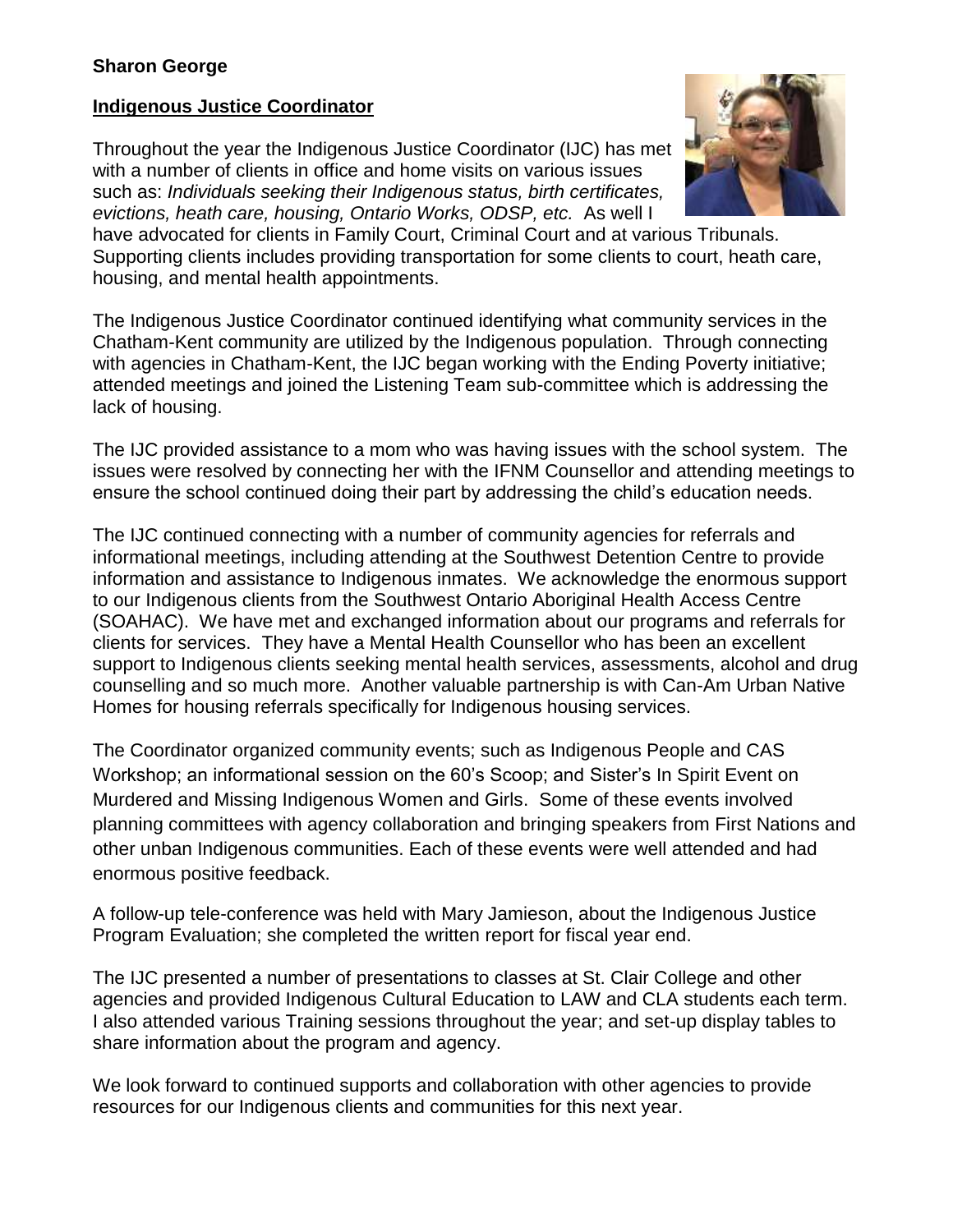#### **Immigration & Refugee Law**

LAW provides support in the areas of Immigration and Refugee law to migrants with precarious immigration status in the Windsor-Essex County area.

LAW assists clients with the submission of immigration and refugee applications in a wide variety of areas, including, but not limited to, the following:

- Work Permits, Visitor Permits, and Restoration of Status
- Temporary Resident Permits
- Applications for Permanent Residence on Humanitarian and Compassionate Grounds
- Citizenship Applications, including requests for exemptions from the Language and Knowledge Requirements
- Requests for Exemptions to Inadmissibility, such as criminal, medical, or financial
- Family Class Sponsorship
- Refugee Protection applications
- Pre-removal risk assessment
- Applications for Judicial Review at the Federal Court
- Deferral of Removal and Stay Motions

#### **Refugee Protection**

Over the past year, LAW has expanded its competency to include refugee claims before the Refugee Protection Division (RPD), as well as appeals to the Refugee Appeal Division (RAD). LAW has successfully represented several clients before the RPD, and is currently awaiting a decision in a case before the RAD.

#### **Family Reunification**

In some cases refugees (and other migrants) who are resettled in Canada must leave their family members behind when they come to Canada. This may include their spouse and/or their children. Reuniting with these family members can be a long and complicated process, and in some cases applicants may be barred from sponsoring their family, if for example they did not disclose to Canada that they were married or had children. There are many reasons why a migrant may not disclose the existence of their family members, ranging from a simple mistake or miscommunication, to fear that they or their loved ones will be in danger. Over the past year, LAW has assisted in several cases of family separation, by assisting clients to submit applications to sponsor their family members and eventually reunite with them in Canada.

#### **Migrant Worker Population in Essex County**

While 5000-6000 foreign workers arrive in Essex County each year, there is no federally or provincially funded program designed to enable these workers to navigate the immigration system in order to ensure their continued legality as temporary migrants. Their difficulty

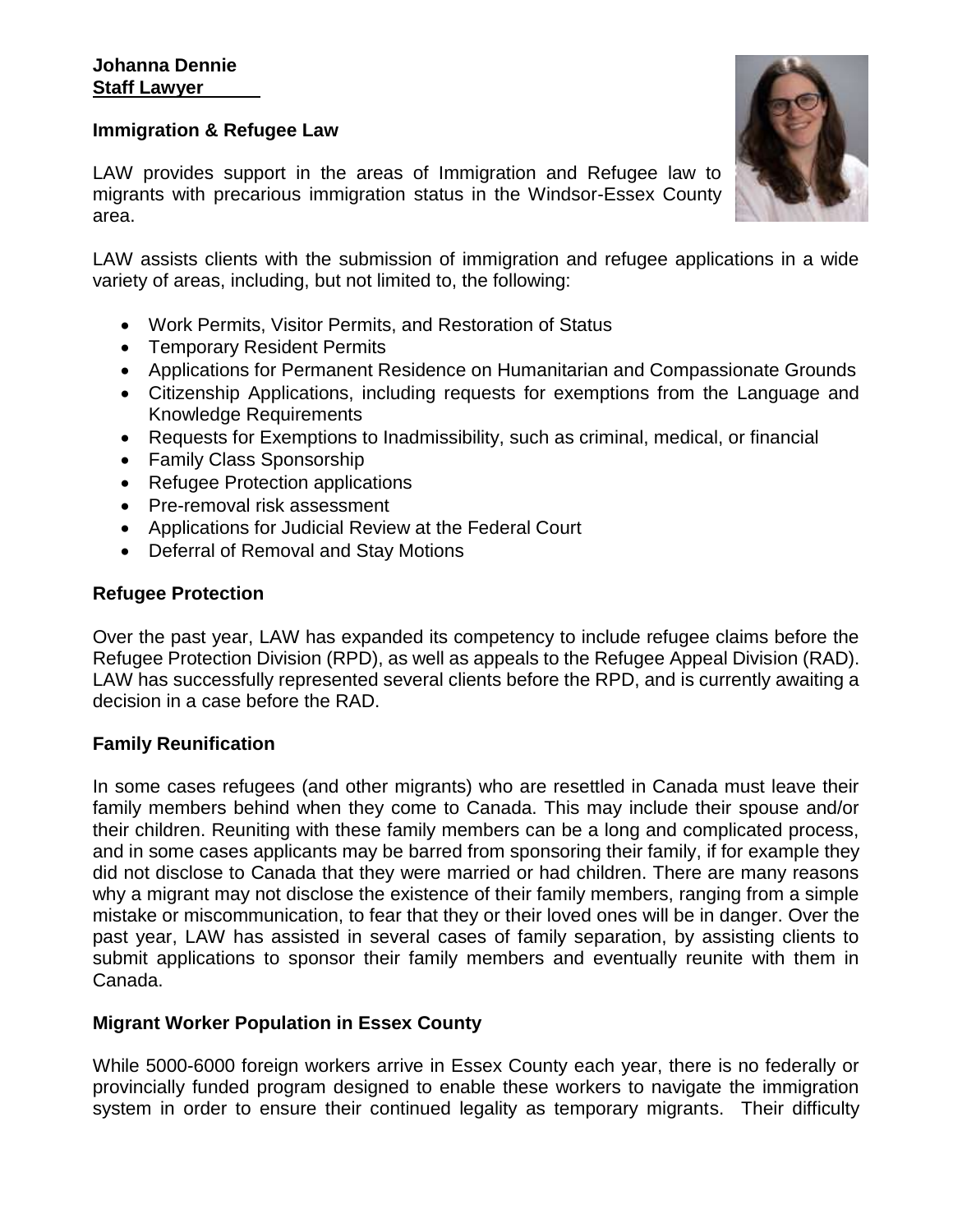accessing information regarding immigration regulations is compounded by barriers such as language, locality and mobility. LAW, with the support of students, continues to respond by:

- Providing public legal education through information sessions to temporary foreign workers;
- Disseminating educational materials to inform workers of their obligations and rights under immigration law;
- Presenting legal information to community agencies and leaders that interact with workers;
- Meeting with employers to discuss fair recruitment practices and to provide information regarding the immigration issues faced by their workers;
- Submitting individual work permits on behalf of clients;
- Providing assessment and advice regarding other immigration options;
- Identifying legal needs and referring workers to other community clinics, non-profit organizations or government agencies and departments, i.e. Windsor Workers Education Centre, IAVGO Community Legal Clinic, Human Rights Legal Support Centre, Ministry of Labour, WSIB, and the Police.

#### **Citizenship Waivers**

Under the *Citizenship Act,* permanent residents of Canada who wish to apply for citizenship must demonstrate a working knowledge of English or French, and must pass a test in English or French to demonstrate their knowledge of Canadian laws and norms. Often, LAW finds that our clients, particularly those with learning disabilities and trauma, are unable to meet these requirements and are thus barred from Canadian citizenship.

As such, over the past year the clinic has continued to take on a number of cases in which clients will require waivers for language and knowledge components of their citizenship applications. Students assist clients to obtain medical opinions and put forth substantive legal reasons, based on medical evidence and client history, for an exemption due to disability. In addition to written legal submissions, students accompany clients requiring waivers to their citizenship hearing.

#### **Inadmissibility**

Temporary and permanent residents of Canada can be found "inadmissible" to Canada on several grounds, such as having been convicted of a crime, or for having a medical condition which is believed to cause an excessive demand on Canada's health services. The results of an inadmissibility finding can be severe, including refusal of applications, loss of status in Canada, and deportation. LAW assists clients who are facing admissibility proceedings by advocating with immigration officials to have the inadmissibility waived on humanitarian and compassionate grounds. LAW's advocacy on behalf of clients may include written submissions, or representation at an Admissibility Hearing before the Immigration Division of the Immigration and Refugee Board.

#### **Temporary Resident Permits**

A person who is inadmissible to Canada may request a Temporary Resident Permit to allow them to enter or remain in Canada despite their inadmissibility. For example, LAW has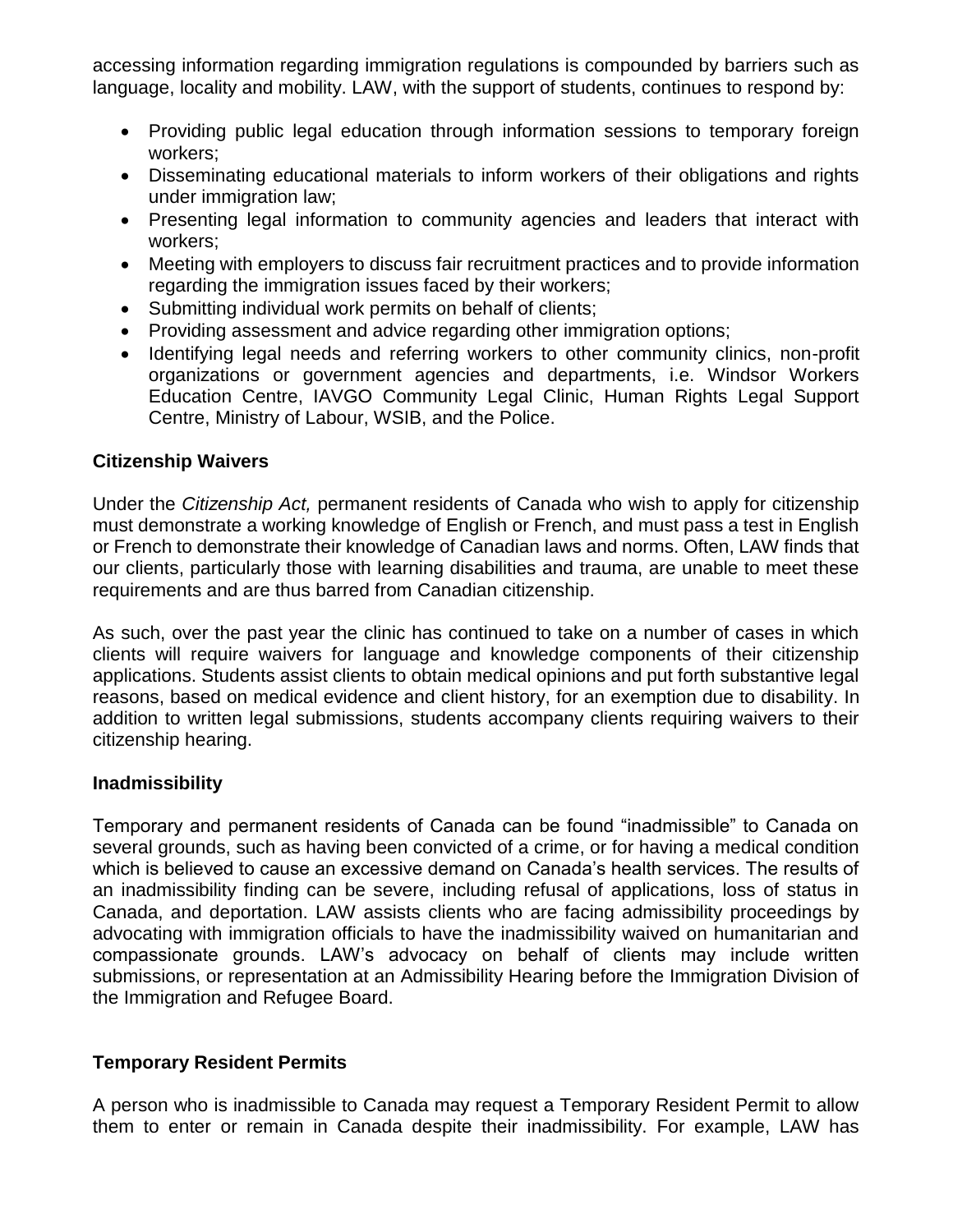assisted survivors of violence and exploitation to obtain Temporary Resident Permits in order for them to remain in Canada and participate in the criminal justice process against their abusers. LAW has also assisted a number of these clients who wish to remain in Canada permanently to submit applications for permanent residence on humanitarian and compassionate grounds.

#### **Law Reform Initiatives/ Community Outreach and Education**

Provincially, Johanna represented LAW at the Inter Clinic Immigration Working Group (ICIWG), a coalition of legal workers at community clinics whose mandate is to support advocacy for refugees and immigrants serviced by community legal clinics.

LAW is also a member of the Canadian Council for Refugees, a national non-profit umbrella organization committed to the rights and protection of refugees and other vulnerable migrants in Canada and around the world and to the settlement of refugees and immigrants in Canada. The CCR engages in dialogue with Immigration, Refugees and Citizenship Canada, Canada Border Services Agency, the Immigration and Refugee Board and other levels of government to get our member's concerns heard in order to resolve problems affecting refugees, immigrants and vulnerable migrants to Canada. As a member organization, LAW benefits from the CCR's information-sharing and advocacy networks, as well as participation in the CCR's national consultations and discussions.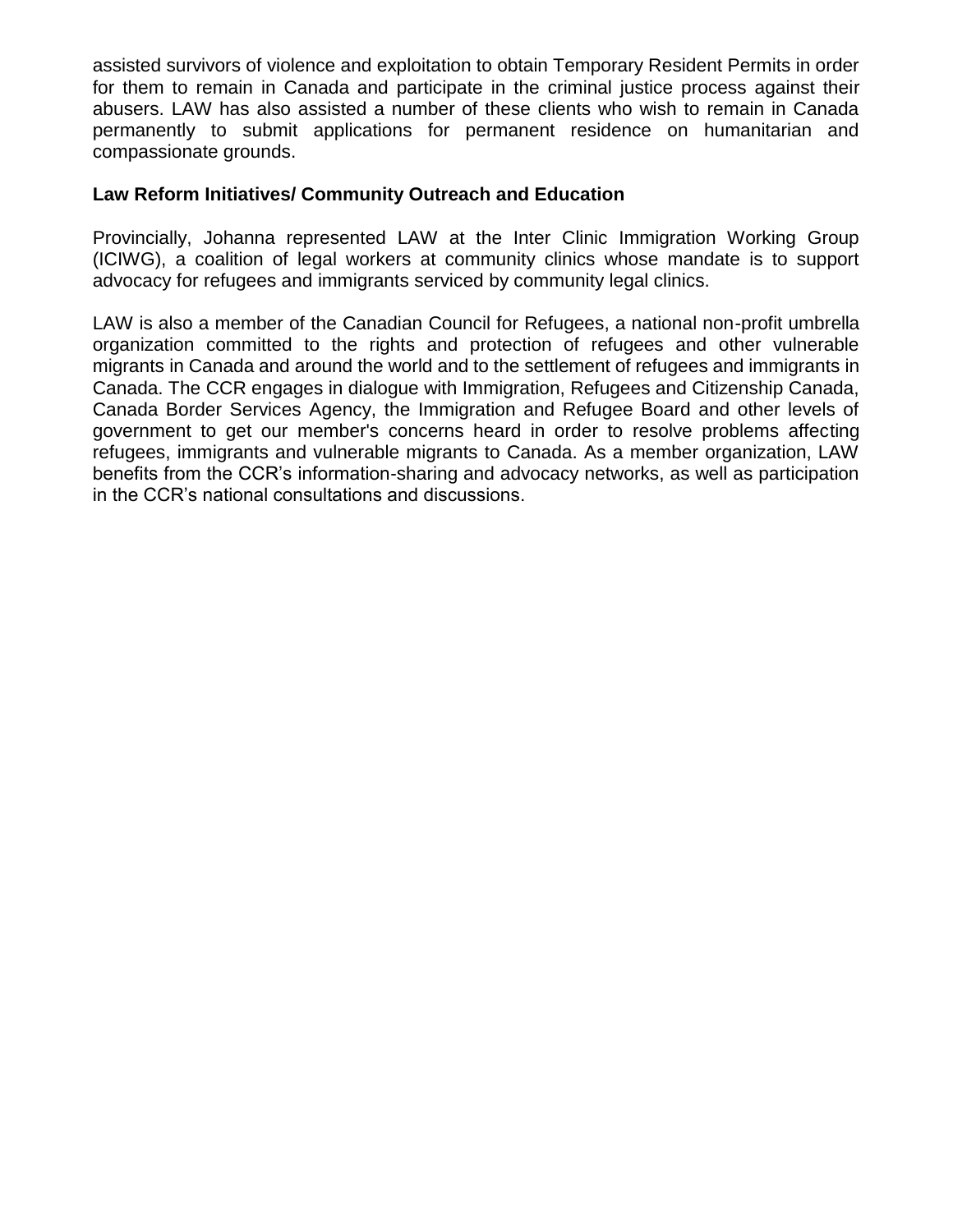## **Laura Stairs Staff Lawyer**

I joined LAW as a staff lawyer in July 2019 working in the area of public benefits law. We focus primarily on appeals to the Social Benefits Tribunal ("SBT"). Our case load includes Ontario Disability Support Program ("ODSP") and Ontario Works ("OW") denials, cancellations, suspensions and overpayments. We assist our clients in filing internal reviews and appeals to the SBT, as well as providing representation before the SBT.



## **Social Benefits Tribunal**

Appeals with respect to OW and ODSP are made to the SBT. Over the past year, the terms of many SBT members expired and the SBT was slow to renew terms or appoint new members. As a result, we were short members and many of our hearings were adjourned. Additionally, hearings are now being scheduled almost one year in advance. These delays are very prejudicial to our clients. We have disability denial appeals scheduled for hearings this summer for decisions that were initially made in 2017 because they have been adjourned repeatedly. This means our clients have been living with less income than they may be entitled to for 3 years. In cases where clients have been denied Ontario Works or their benefits have been cancelled or suspended, we often apply for an Interim Assistance Order from the SBT. This allows the client to receive OW or ODSP benefits while waiting for a decision from the SBT. If they lose their appeal, all the money they received pursuant to the Order becomes an overpayment because they were never entitled to those benefits. The longer an appeal continues, the greater the risk becomes for our clients receiving Interim Assistance. Recently, new members have been appointed and previous members had their terms extended. We have been advocating with the SBT to have our hearings scheduled as soon as possible to mitigate these risks for our clients.

#### **Disability Denials**

The current provincial government has proposed changing the definition of disability used to find individuals eligible for ODSP benefits. They are considering a more strict definition consistent with the federal definition used for CPP-D. This definition would likely mean less individuals would be eligible ODSP. This year we have focused energy in both getting individuals onto ODSP so they may be grandparented into the program if the definition of disability does change and participating in advocacy efforts to maintain the current definition of disability.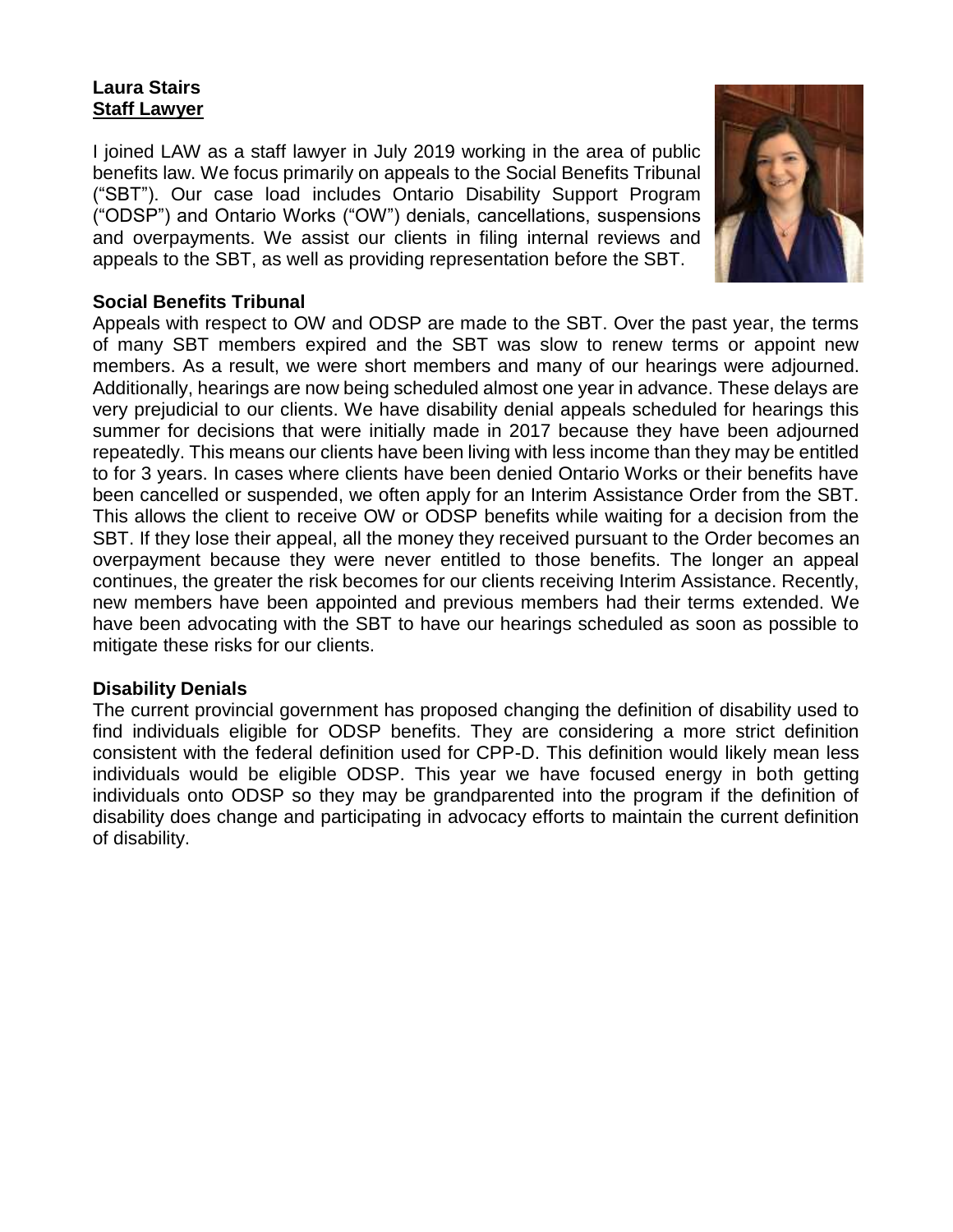#### **Anna Colombo Staff Lawyer**

#### **Housing**

At LAW we advise and represent tenants who are facing eviction, either challenging the eviction at the Landlord and Tenant Board or working with our social workers to assist our clients plan for eviction.



In addition to representing on eviction matters at the start of the eviction process, we file requests to review where the tenant was not reasonably able to participate in their hearing, motions to set aside where the tenant may have not been able to follow a previously agreed to settlement, and motions to void where the tenant was able to pay all arrears of rent owing.

Vacancy rates in Windsor remained low in 2019 and rents continued to increase. As such, we continued to see high demand in the area of evictions as landlords continued to seek to end tenancies. Moreover, the safe and affordable housing options for low-income tenants facing eviction remain few.

Our Tenant Duty Counsel program continued to see an increase of tenants served in 2018-2019 compared to the previous year.

We continued to provide advice through our summary advice clinic. Alongside our intake worker, this clinic has been extremely beneficial in triaging the more urgent cases in need of representation.

Because the relatively more straightforward eviction matters are able to receive assistance through our summary advice clinic, we continue to see an increase in the complexity of eviction cases we are retained on. This includes seeing an increase of the number of files with intersections between eviction and mental health, substance use disorder, and physical health.

Our advocacy includes accessing financial resources and connecting clients with supports and referrals to maintain a successful tenancy.

We provide regular legal education presentations on tenant rights and responsibilities to community organizations, and engage in systemic advocacy work with various agencies, government, and landlords.

#### **Criminal Injuries Compensation**

We continued to represent clients at the Criminal Injuries Compensation Board for individuals who have experienced physical or sexual violence as children or adults.

The Provincial government introduced legislation to decrease CICB pain and suffering awards from \$25,000 to \$5,000. The expenses awards have been increased, including loss of wages, to \$30,000. However, this does not benefit our clients as their incurred expenses are limited, are not employed at the time of the injury. Despite the lower limit award, we have been successful in obtaining awards above \$5,000 for our clients who have experienced multiple crimes of violence.

Legislation was then passed to bring an end to the CICB. This meant that as of September 30, 2019 the CICB stopped accepting applications, including applications for variation orders for